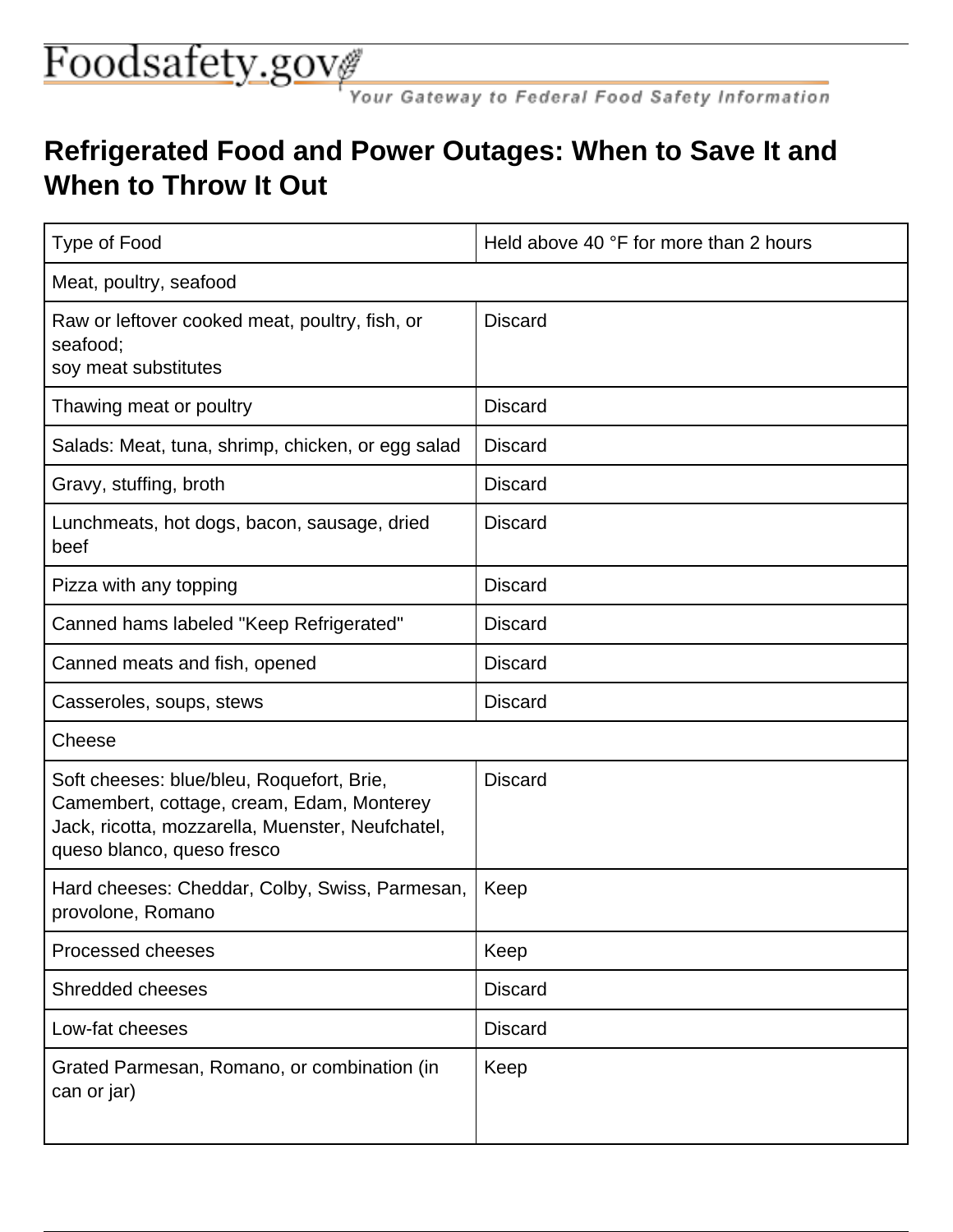| <b>Type of Food</b>                                                               | Held above 40 °F for more than 2 hours                 |  |
|-----------------------------------------------------------------------------------|--------------------------------------------------------|--|
| Dairy                                                                             |                                                        |  |
| Milk, cream, sour cream, buttermilk, evaporated<br>milk, yogurt, eggnog, soy milk | <b>Discard</b>                                         |  |
| Butter, margarine                                                                 | Keep                                                   |  |
| Baby formula, opened                                                              | <b>Discard</b>                                         |  |
| Eggs                                                                              |                                                        |  |
| Fresh eggs, hard-cooked in shell, egg dishes, egg<br>products                     | <b>Discard</b>                                         |  |
| Custards and puddings, quiche                                                     | <b>Discard</b>                                         |  |
| <b>Fruits</b>                                                                     |                                                        |  |
| Fresh fruits, cut                                                                 | <b>Discard</b>                                         |  |
| Fresh fruits, uncut                                                               | Keep                                                   |  |
| Fruit juices, opened                                                              | Keep                                                   |  |
| Canned fruits, opened                                                             | Keep                                                   |  |
| Dried fruits, raisins, candied fruits, dates                                      | Keep                                                   |  |
| Sliced or shredded coconut                                                        | <b>Discard</b>                                         |  |
| Sauces, Spreads, Jams                                                             |                                                        |  |
| Opened mayonnaise, tartar sauce, horseradish                                      | <b>Discard</b><br>(if above 50 °F for more than 8 hrs) |  |
| Peanut butter                                                                     | Keep                                                   |  |
| Jelly, relish, taco sauce, mustard, catsup, olives,<br>pickles                    | Keep                                                   |  |
| Worcestershire, soy, barbecue, hoisin sauces                                      | Keep                                                   |  |
| Fish sauces, oyster sauce                                                         | <b>Discard</b>                                         |  |
| Opened vinegar-based dressings                                                    | Keep                                                   |  |
| Opened creamy-based dressings                                                     | <b>Discard</b>                                         |  |
| Spaghetti sauce, opened                                                           | <b>Discard</b>                                         |  |
| Bread, cakes, cookies, pasta, grains                                              |                                                        |  |
| Bread, rolls, cakes, muffins, quick breads, tortillas                             | Keep                                                   |  |